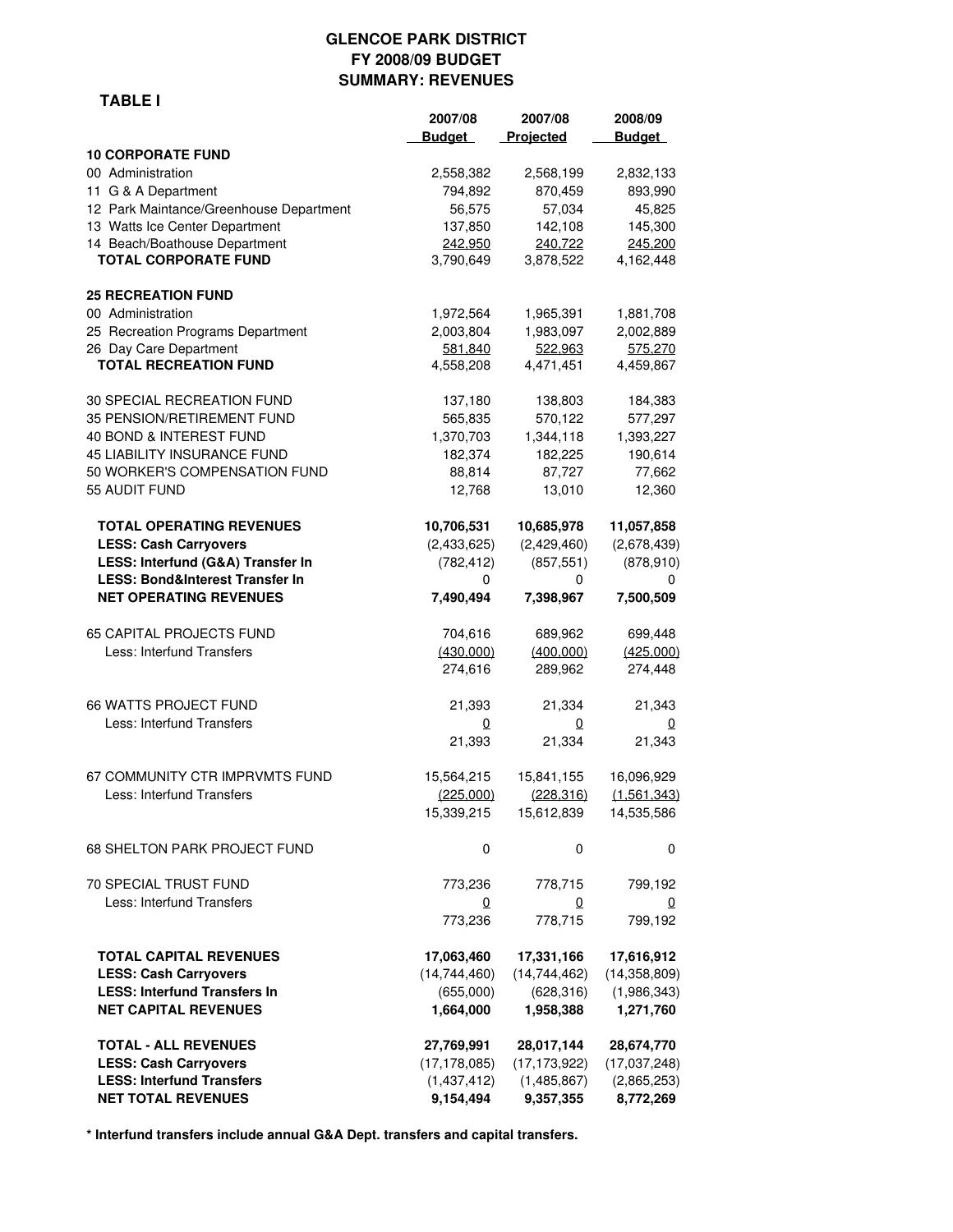# **GLENCOE PARK DISTRICT FY 2008/09 BUDGET SUMMARY: EXPENSES**

### **TABLE II**

|                                                                                  | 2007/08        | 2007/08     | 2008/09       |
|----------------------------------------------------------------------------------|----------------|-------------|---------------|
|                                                                                  | <b>Budget</b>  | Projected   | <b>Budget</b> |
| <b>10 CORPORATE FUND</b>                                                         |                |             |               |
| 00 Administration                                                                | 430,000        | 400,000     | 1,165,000     |
| 11 G & A Department                                                              | 794,892        | 870,459     | 893,990       |
| 12 Park Maintance/Greenhouse Department                                          | 886,687        | 923,600     | 940,505       |
| 13 Watts Ice Center Department                                                   | 223,023        | 182,557     | 228,555       |
| 14 Beach/Boathouse Department                                                    | 305,111        | 314,398     | 319,825       |
| SUB-TOTAL                                                                        | 2,639,713      | 2,691,014   | 3,547,875     |
| LESS: Interfund Transfers (G&A/Capital)                                          | (735, 140)     | (705, 140)  | (1,507,775)   |
| <b>TOTAL CORPORATE FUND</b>                                                      | 1,904,573      | 1,985,874   | 2,040,100     |
| <b>25 RECREATION FUND</b>                                                        |                |             |               |
| 00 Administration                                                                | 1,339,095      | 1,377,095   | 1,650,200     |
| 25 Recreation Programs Department                                                | 1,564,109      | 1,480,167   | 1,573,023     |
| 26 Day Care Department                                                           | 607,014        | 579,051     | 589,035       |
| SUB-TOTAL                                                                        | 3,510,218      | 3,436,313   | 3,812,258     |
| LESS: Interfund Transfers (G&A)                                                  | (477, 272)     | (552, 411)  | (536, 135)    |
| <b>TOTAL RECREATION FUND</b>                                                     | 3,032,946      | 2,883,902   | 3,276,123     |
| 30 SPECIAL RECREATION FUND                                                       | 124,292        | 91,385      | 129,282       |
| 35 PENSION/RETIREMENT FUND                                                       | 412,500        | 402,955     | 421,000       |
|                                                                                  |                |             |               |
| 40 BOND & INTEREST FUND                                                          | 1,254,112      | 1,253,496   | 1,250,831     |
| <b>45 LIABILITY INSURANCE FUND</b>                                               | 101,862        | 92,611      | 111,137       |
| 50 WORKER'S COMPENSATION FUND                                                    | 34,115         | 34,115      | 33,892        |
| 55 AUDIT FUND                                                                    | 5,500          | 5,650       | 5,750         |
| <b>TOTAL OPERATING EXPENSES</b>                                                  | 8,082,312      | 8,007,539   | 9,312,025     |
| LESS: Interfund Transfers(G&A/Capital)                                           | (1,212,412)    | (1,257,551) | (2,043,910)   |
| <b>NET OPERATING EXPENSES</b>                                                    | 6,869,900      | 6,749,988   | 7,268,115     |
|                                                                                  |                |             |               |
| <b>65 CAPITAL PROJECTS FUND</b>                                                  | 657,000        | 421,514     | 698,815       |
| <b>LESS: Interfund Transfers</b>                                                 | (225.000)      | (225,000)   | (247.000)     |
|                                                                                  | 432,000        | 196,514     | 451,815       |
|                                                                                  |                |             |               |
| <b>66 WATTS PROJECT FUND</b>                                                     | 0              | 0           | 21,343        |
| <b>LESS: Interfund Transfers</b>                                                 | $\overline{0}$ | 0           | (21, 343)     |
|                                                                                  | 0              | 0           | 0             |
|                                                                                  |                |             |               |
| 67 COMMUNITY CTR IMPRVMTS FUND                                                   | 11,093,840     | 2,539,219   | 16,093,065    |
| <b>68 SHELTON PARK PROJECT FUND</b>                                              | 0              | 0           | 0             |
| 70 SPECIAL TRUST FUND                                                            | 19,891         | 11,624      | 565,500       |
| <b>LESS: Interfund Transfers</b>                                                 | 0              | (3, 361)    | (553,000)     |
|                                                                                  | 19,891         | 8,263       | 12,500        |
| <b>TOTAL CAPITAL EXPENSES</b>                                                    | 11,770,731     | 2,972,357   | 17,378,723    |
| <b>LESS: Interfund Transfers</b>                                                 | (225,000)      | (228, 361)  | (821, 343)    |
| <b>NET CAPITAL EXPENSES</b>                                                      | 11,545,731     | 2,743,996   | 16,557,380    |
|                                                                                  |                |             |               |
| <b>TOTAL - ALL EXPENSES(incl trfs)</b><br><b>LESS: Total Interfund Transfers</b> | 19,853,043     | 10,979,896  | 26,690,748    |
|                                                                                  | (1,437,412)    | (1,485,912) | (2,865,253)   |
| <b>NET TOTAL - ALL EXPENSES</b>                                                  | 18,415,631     | 9,493,984   | 23,825,495    |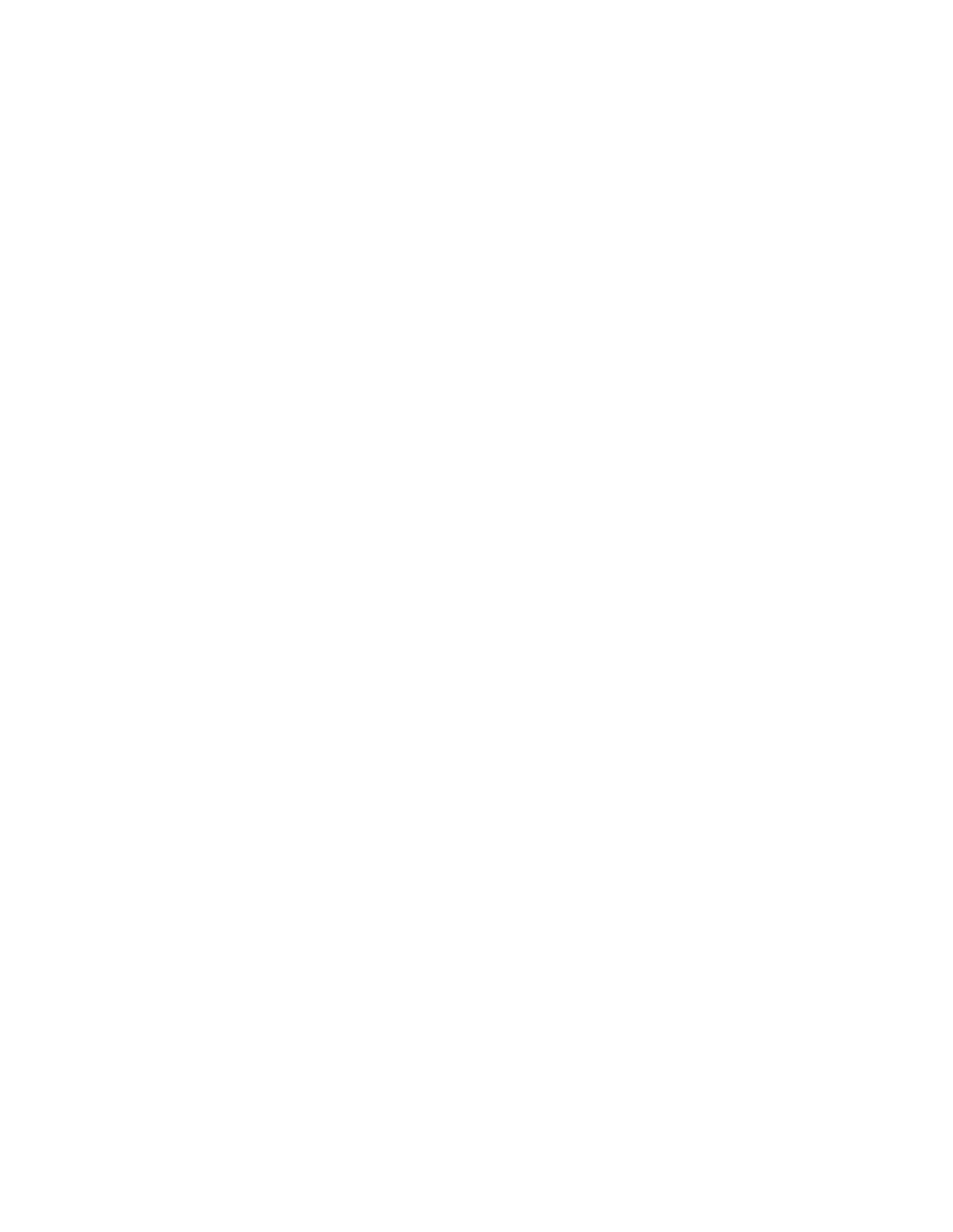# **GLENCOE PARK DISTRICT FY 2008/09 BUDGET SUMMARY: OPERATING SURPLUS/(DEFICIT)**

#### **TABLE III**

|                                           | 2007/08       | 2007/08    | 2008/09       |  |
|-------------------------------------------|---------------|------------|---------------|--|
|                                           | <b>Budget</b> | Projected  | <b>Budget</b> |  |
| <b>10 CORPORATE FUND</b>                  |               |            |               |  |
| 00 - Administration                       | 2,128,382     | 2,168,199  | 1,667,133     |  |
| 11 - G & A Department                     | 0             | 0          | 0             |  |
| 12 - Park Maintance/Greenhouse Department | (830, 112)    | (866, 566) | (894, 680)    |  |
| 13 Watts Ice Center Department            | (85, 173)     | (40, 449)  | (83, 255)     |  |
| 14 Beach/Boathouse Department             | (62.161)      | (73.676)   | (74.625)      |  |
| <b>TOTAL CORPORATE FUND</b>               | 1,150,936     | 1,187,508  | 614,573       |  |
| <b>25 RECREATION FUND</b>                 |               |            |               |  |
| 00 - Administration                       | 633,469       | 588,296    | 231,508       |  |
| 25 Recreation Programs Department         | 439,695       | 502,930    | 429,866       |  |
| 26 Day Care Department                    | (25.174)      | (56,088)   | (13, 765)     |  |
| <b>TOTAL RECREATION FUND</b>              | 1,047,990     | 1,035,138  | 647,609       |  |
|                                           |               |            |               |  |
| 30 SPECIAL RECREATION FUND                | 12,888        | 47,418     | 55,101        |  |
| 35 PENSION/RETIREMENT FUND                | 153,335       | 167,167    | 156,297       |  |
| 40 BOND & INTEREST FUND                   | 116,591       | 90,622     | 142,396       |  |
| <b>45 LIABILITY INSURANCE FUND</b>        | 80,512        | 89,614     | 79,477        |  |
| 50 WORKER'S COMPENSATION FUND             | 54,699        | 53,612     | 43,770        |  |
| 55 AUDIT FUND                             | 7,268         | 7,360      | 6,610         |  |
| <b>TOTAL OPERATING NET</b>                | 2,624,219     | 2,678,439  | 1,745,833     |  |
|                                           |               |            |               |  |
| 65 CAPITAL PROJECTS FUND                  | 47,616        | 268,448    | 633           |  |
| <b>66 WATTS PROJECT FUND</b>              | 21,393        | 21,334     | $\Omega$      |  |
| 67 COMMUNITY CTR IMPRVMTS FUND            | 4,470,375     | 13,301,936 | 3,864         |  |
| <b>68 SHELTON PARK FUND</b>               | 0             | 0          | $\mathbf 0$   |  |
| <b>70 SPECIAL TRUST FUND</b>              | 753,345       | 767,091    | 233,692       |  |
| <b>TOTAL NET - CAPITAL FUNDS</b>          | 5,292,729     | 14,358,809 | 238,189       |  |
|                                           |               |            |               |  |
| <b>TOTAL NET - ALL FUNDS</b>              | 7,916,948     | 17,037,248 | 1,984,022     |  |